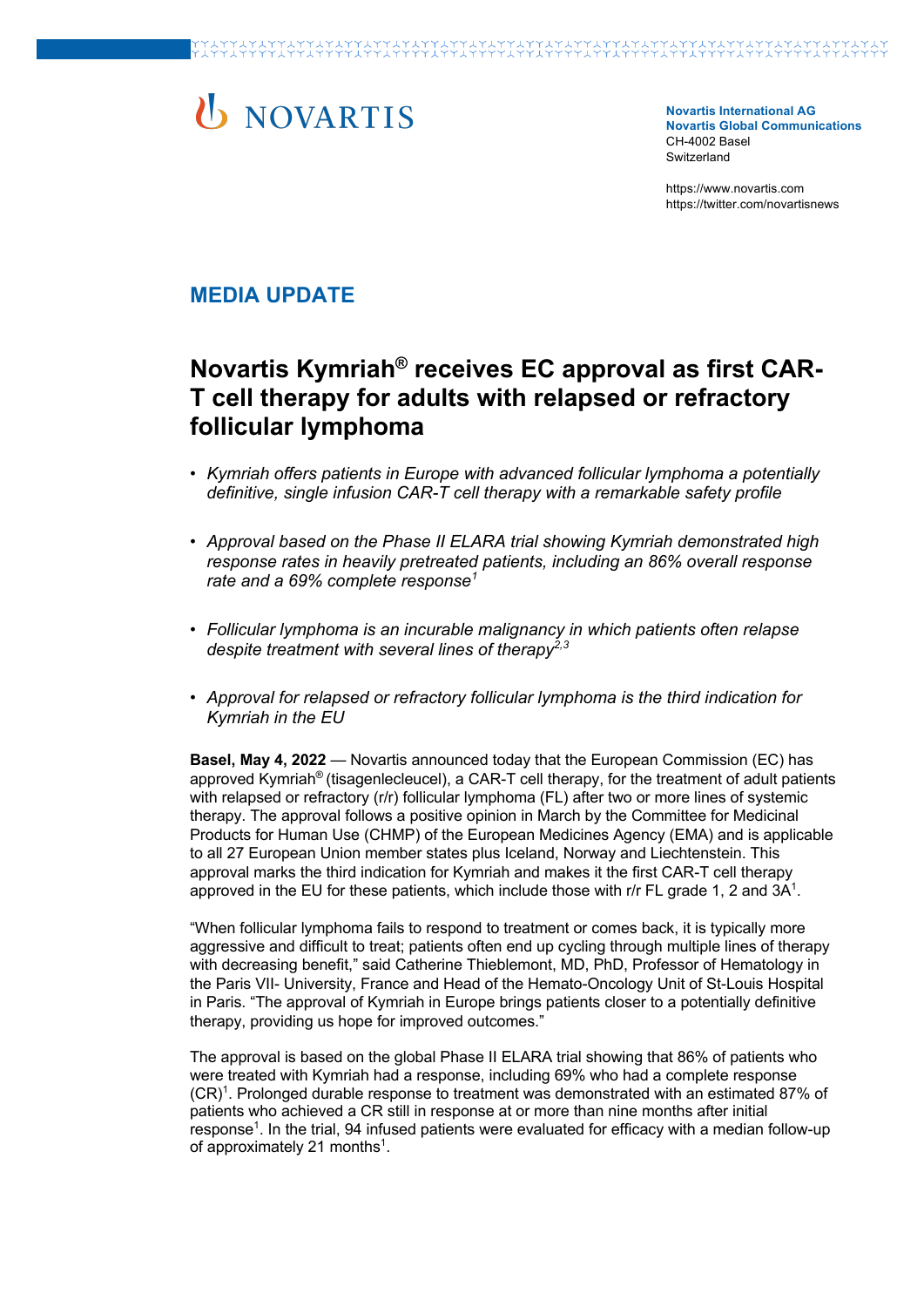Among 97 patients evaluable for safety, the safety profile of Kymriah was remarkable<sup>1</sup>. Cytokine release syndrome (CRS) was reported in 50% of patients after Kymriah infusion, and no Grade 3 or 4 events were reported, as defined by the Lee scale1. Neurological adverse reactions occurred in 9% of patients (1% were Grade 3 or 4) within eight weeks after Kymriah infusion<sup>1</sup>. Severe infections (Grade 3 or 4) occurred in 16% of patients<sup>1</sup>.

"With this approval, we are pleased to be able to offer this transformative therapy to more people across the globe living with this advanced blood cancer," said Marie-France Tschudin, President, Innovative Medicines International & Chief Commercial Officer, Novartis. "With long-lasting responses and a safety profile that allows for flexible administration, we are striving to rewrite cancer survival and alleviate the burden of this disease for patients and the healthcare system."

In addition to r/r FL, Kymriah is approved for the treatment of pediatric and young adult patients up to and including 25 years of age with B cell acute lymphoblastic leukemia (ALL) that is refractory, in relapse post-transplant or in second or later relapse, and adult patients with r/r diffuse large B cell lymphoma (DLBCL) after two or more lines of systemic therapy<sup>1</sup>.

#### **About Novartis commitment to Oncology Cell Therapy**

As part of the unique Novartis strategy to pursue four cancer treatment platforms – radioligand therapy, targeted therapy, immunotherapy and cell and gene therapy – we strive for cures through cell therapies in order to enable more patients to live cancer-free. We will continue to pioneer the science and invest in our manufacturing and supply chain process to further advance transformative innovation.

Novartis was the first pharmaceutical company to significantly invest in pioneering CAR-T research and initiate global CAR-T trials. Kymriah, the first approved CAR-T cell therapy, developed in collaboration with the Perelman School of Medicine at the University of Pennsylvania, is the foundation of the Novartis commitment to CAR-T cell therapy.

We have made strong progress in broadening our delivery of Kymriah, which is currently available for use in at least one indication in 30 countries and at more than 370 certified treatment centers, with clinical and real-world experience from administration to more than 6,900 patients. We continue to pioneer in cell therapy, leveraging our vast experience to develop next-generation CAR-T cell therapies. These therapies will utilize our new T-Charge™ platform being evaluated to expand across hematological malignancies and bring hope for a cure to patients with other cancer types.

#### **Disclaimer**

This media update contains forward-looking statements within the meaning of the United States Private Securities Litigation Reform Act of 1995. Forward-looking statements can generally be identified by words such as "potential," "can," "will," "plan," "may," "could," "would," "expect," "anticipate," "look forward," "believe," "committed," "investigational," "pipeline," "launch," or similar terms, or by express or implied discussions regarding potential marketing approvals, new indications or labeling for the investigational or approved products described in this media update, or regarding potential future revenues from such products. You should not place undue reliance on these statements. Such forward-looking statements are based on our current beliefs and expectations regarding future events, and are subject to significant known and unknown risks and uncertainties. Should one or more of these risks or uncertainties materialize, or should underlying assumptions prove incorrect, actual results may vary materially from those set forth in the forward-looking statements. There can be no guarantee that the investigational or approved products described in this media update will be submitted or approved for sale or for any additional indications or labeling in any market, or at any particular time. Nor can there be any guarantee that such products will be commercially successful in the future. In particular, our expectations regarding such products could be affected by, among other things, the uncertainties inherent in research and development, including clinical trial results and additional analysis of existing clinical data; regulatory actions